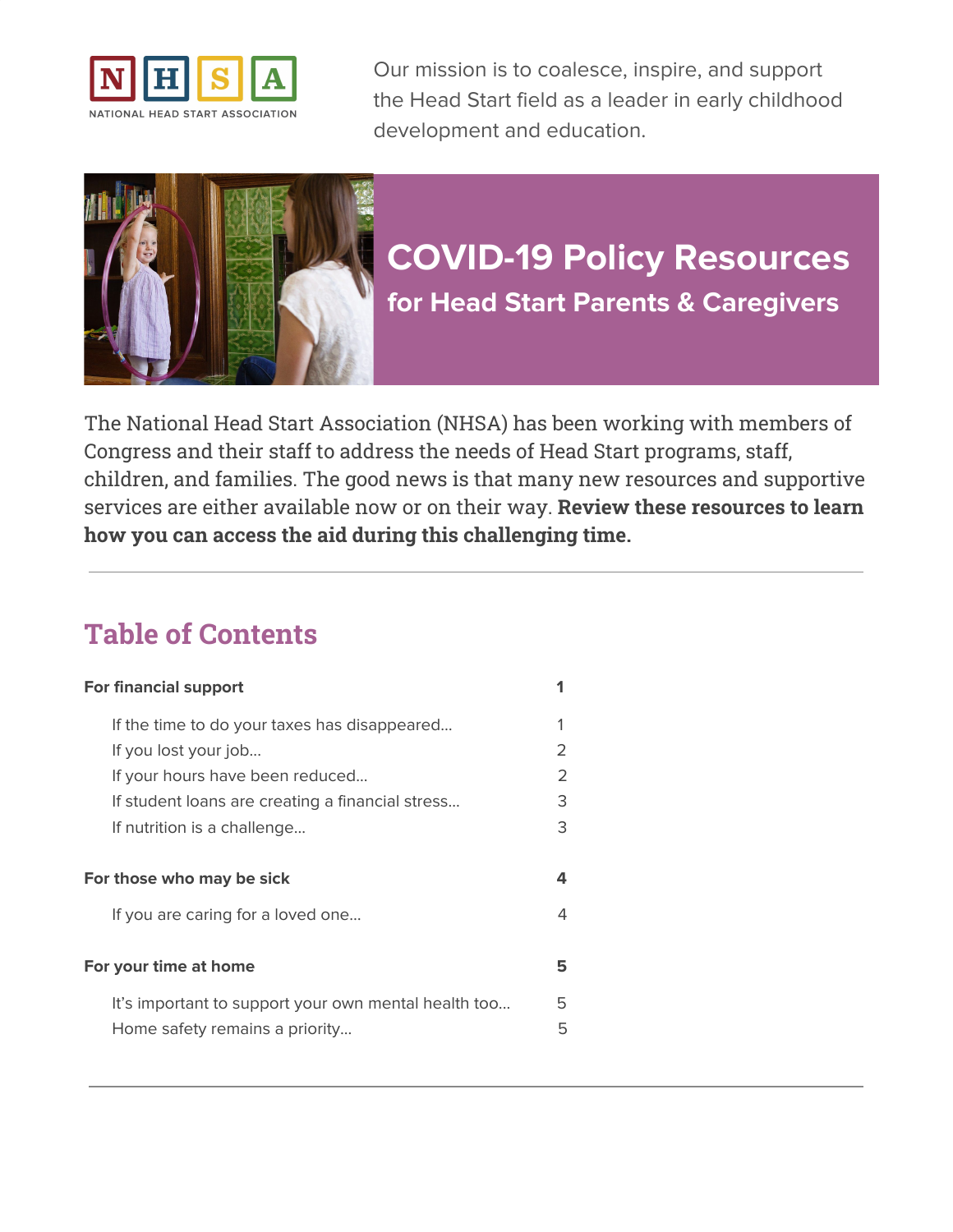

## <span id="page-1-0"></span>**For financial support**

All U.S. citizens with incomes less than \$75,000 (and \$150,000 for joint filers) will receive a \$1,200 rebate (\$2,400 for joint filers), and an additional \$500 is available per child. The rebate phases out for incomes higher than \$75,000, and there is no rebate for individuals earning more than \$99,000 (\$198,000 for joint filers) with no children.

#### ● **How will you get the money?**

For those who filed a 2019 or 2018 tax return, funds will be sent by either direct deposit or a check mailed to the address the IRS has on file. People who did not file a tax return but have a valid Social Security Number can request payment on the IRS website [here](https://www.irs.gov/coronavirus/non-filers-enter-payment-info-here).

#### ● **Who is not eligible?**

[Nonresident](https://www.irs.gov/individuals/international-taxpayers/determining-alien-tax-status) aliens, individuals who can be claimed as a dependent by another taxpayer, and those with an estate or trust are ineligible for the benefit.

#### **● The IRS has begun distributing payments.**

If you have not received your payment but are eligible, visit the IRS website [here](https://www.irs.gov/coronavirus/non-filers-enter-payment-info-here) to update your information.

● **How will this affect eligibility for other programs?** Rebates will not count as income in determining eligibility for, or the amount of assistance provided by, any federally funded program, including Head Start.

Find more [information](https://www.irs.gov/coronavirus/economic-impact-payment-information-center) about direct deposits here.



## <span id="page-1-1"></span>**If the time to do your taxes has disappeared…**

The tax filing due date has been extended to **July 15, 2020**. This means that tax returns and any income taxes owed will not be due until July 15. This change is for both individuals and businesses.

**More [information](https://www.irs.gov/coronavirus/coronavirus-tax-relief-and-economic-impact-payments-for-individuals-and-families)**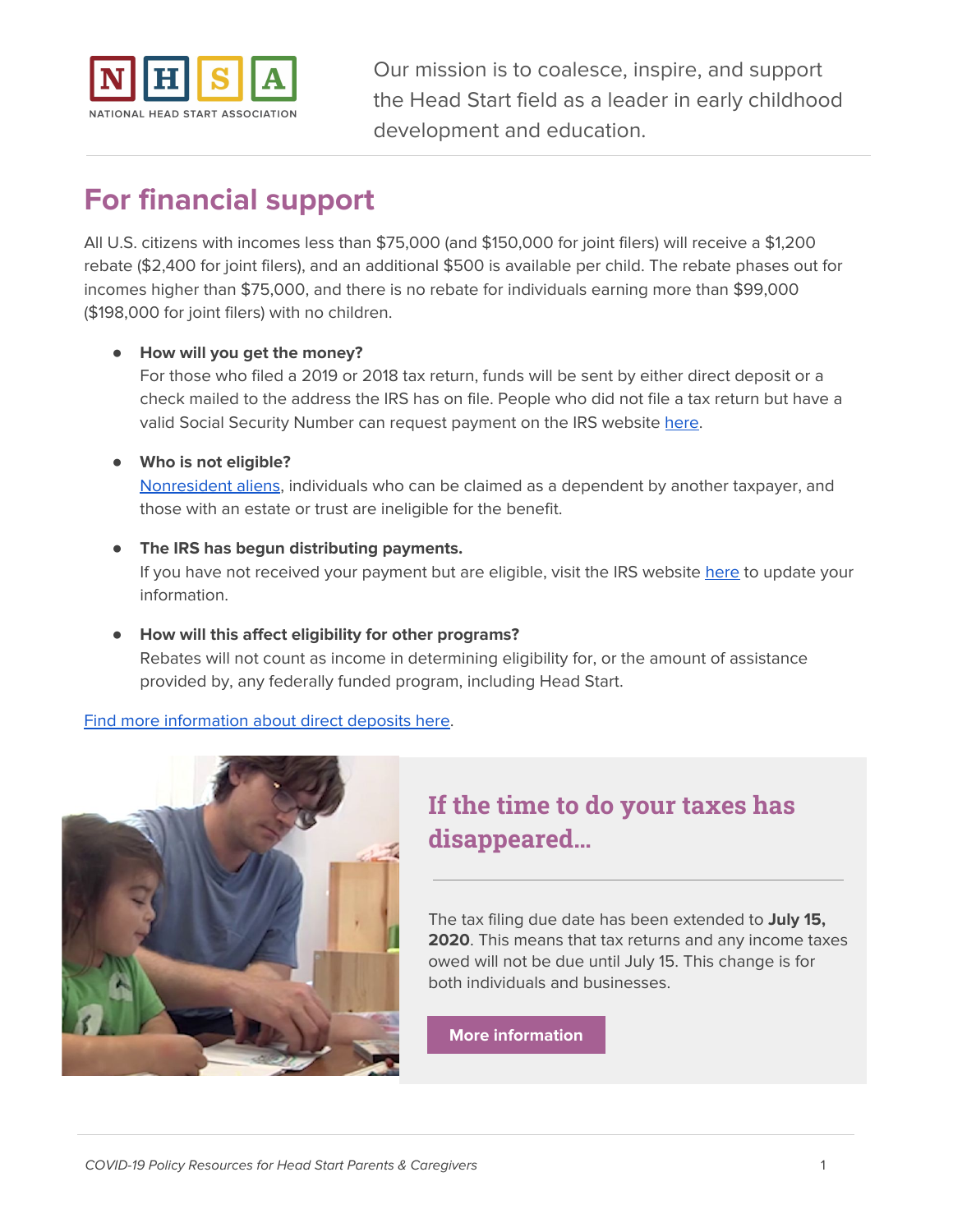

### <span id="page-2-0"></span>**If you lost your job...**

If you lost income, contracts, or a job, you may be eligible to receive greater unemployment compensation between now and July 31. Further, unemployment benefits now cover those who are self-employed, gig workers (ie. Uber or Lyft drivers), or independent contractors.

- **● When will the unemployment insurance (UI) money arrive, and how long will it last?**
	- The maximum amount of time workers can receive UI was extended by 13 weeks.
	- States have been encouraged to waive waiting periods so workers can be enrolled as quickly as possible. To compensate for varied timing of implementation, payment of benefits will be retroactive.
- **For those eligible for their state unemployment:** Individual benefits for those who receive assistance under their state unemployment program will continue to vary. Regardless of the state, an additional \$600 per week in temporary federal Pandemic Unemployment compensation will be added to your weekly benefit amount.
- **For those not eligible for state programs:** The temporary federal Pandemic Unemployment Compensation program will fund states to pay a base benefit based on their state, plus the \$600 weekly supplement.
- **How will this affect eligibility for health coverage?** The \$600 weekly supplement will not affect eligibility for Medicaid or State Children's Health Insurance Programs.

### **Get started**

- Find your state's *[unemployment](https://www.careeronestop.org/LocalHelp/UnemploymentBenefits/find-unemployment-benefits.aspx) compensation agency* to apply.
- Find your state's weekly [unemployment](https://www.cbpp.org/research/economy/policy-basics-how-many-weeks-of-unemployment-compensation-are-available) benefits.
- If you had employer-based health insurance, find information about how to enroll in [affordable,](https://www.healthcare.gov/coronavirus/) new coverage here.

### <span id="page-2-1"></span>**If your hours have been reduced...**

If you were not laid off, but your hours have been reduced due to the COVID-19, there is help for you, too.

States are able to offer short-time compensation (STC) programs, which allow employers to work with state labor departments to reduce hours instead of laying people off entirely.

This way, employers and state labor departments both contribute to ensure employees are paid in full, and workers will eventually be able to return to regular work schedules more easily. Eligible workers can also receive partial unemployment benefits to close the gap in their earnings. The majority of states have STC programs.

#### **More [information](https://oui.doleta.gov/unemploy/docs/stc_fact_sheet.pdf)**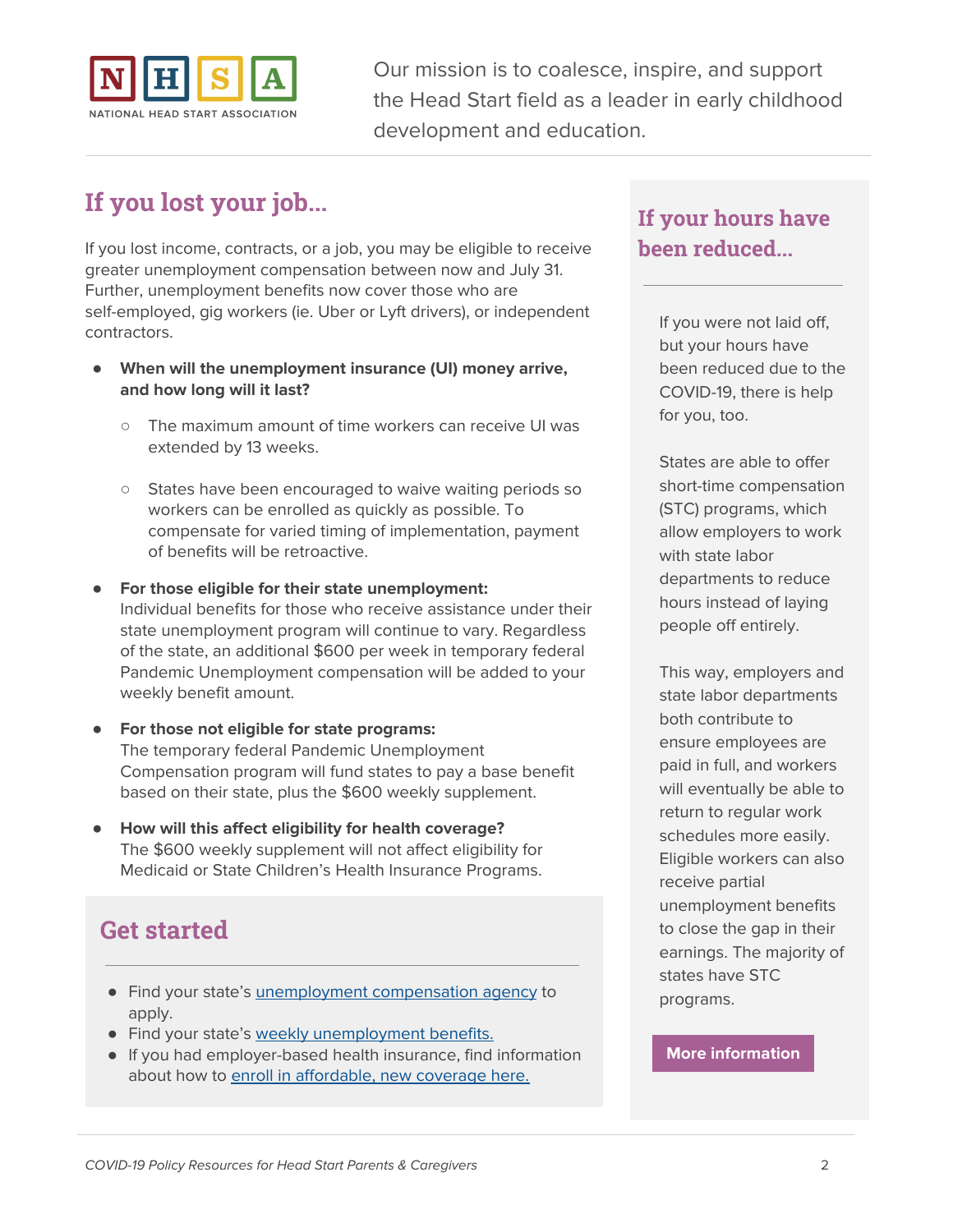

### <span id="page-3-0"></span>**If student loans are creating a financial stress...**

Many families are experiencing financial difficulties due to the consequences of COVID-19, and student loan payments can often be a significant financial stressor. If your student loans are held by the federal government (Direct Loans and FFEL Loans held by the U.S. Department of Education), you do not need to make payments on these loans through September 30, 2020.

#### ● **What about past due payments?**

Through September 30, 2020, there will be no collections (garnishment of wages, tax refunds, or Social Security benefits) and there will be no negative credit reporting for late payments.

- **How will this affect people participating in Public Service Loan Forgiveness (PSLF)?** You will continue to receive credit toward Public Service Loan Forgiveness, Income-Driven Repayment Forgiveness, and loan rehabilitation regardless of whether you are making payments.
- **Who is not eligible?**

Commercially-held FFEL loans and Perkins Loans, as well as private student loans are not included in this.

● **What if I'm making automatic payments?** Your payments have been placed on hold with 0% interest through September 30, 2020. You can still opt in to make payments if you prefer.

Find more [information](https://studentaid.gov/announcements-events/coronavirus) about federal students loans here.



### <span id="page-3-1"></span>**If nutrition is a challenge...**

New federal funding and flexibility is available to make nutrition support more accessible for families. Since many children typically receive at least some of their meals through school or Head Start programs, the U.S. Department of Agriculture has made changes to ensure families can continue accessing these meals. Contact your Head Start program or local schools to ask where meals can be picked up during closures.

For more information, reach out to the [National](https://www.fns.usda.gov/partnerships/national-hunger-clearinghouse) Hunger Hotline at **1-866-3-HUNGRY** or **1-877-8-HAMBRE** (for Spanish) Monday through Friday (7 A.M. to 10 P.M. ET).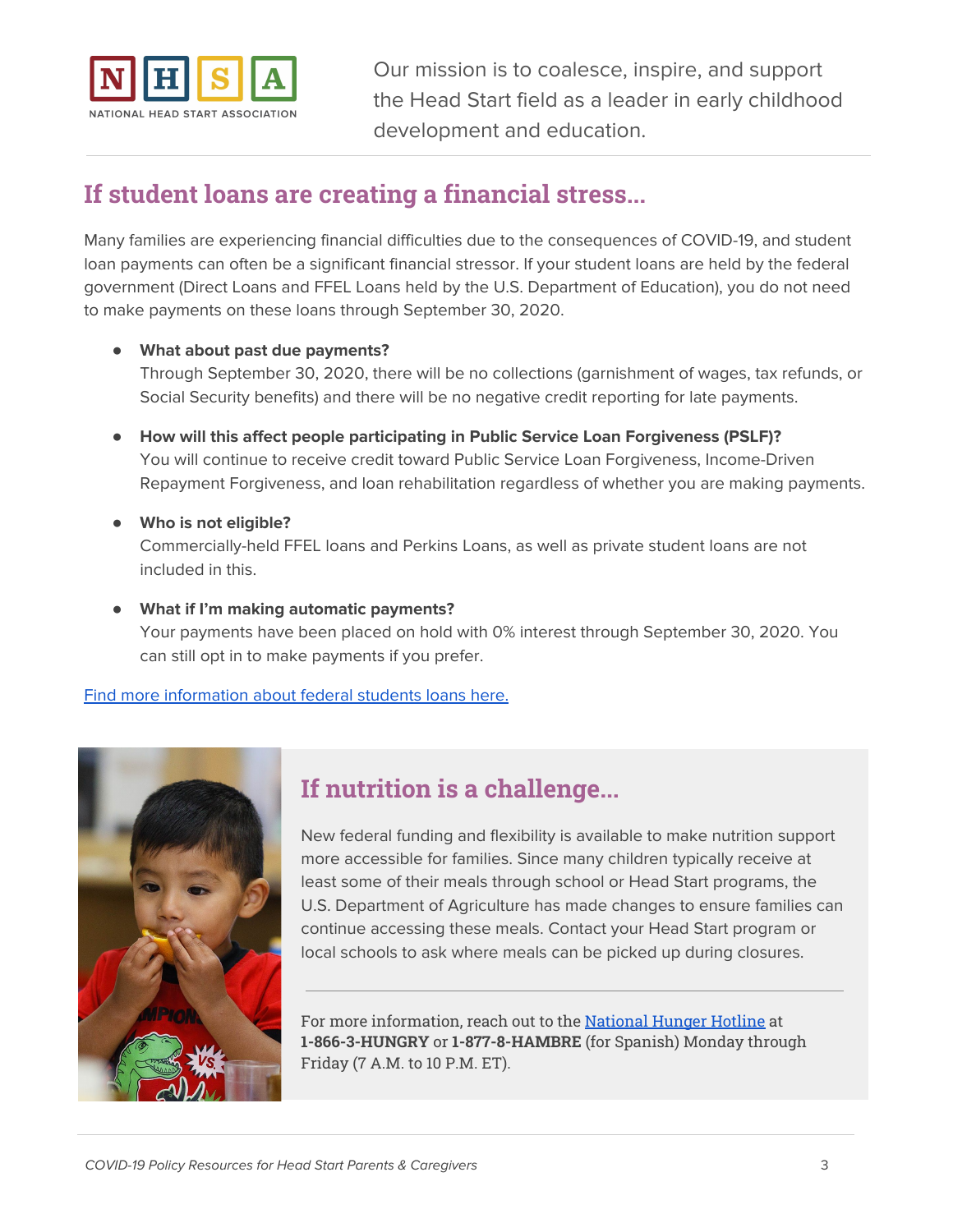

## <span id="page-4-0"></span>**For those who may be sick**

A federal emergency paid leave benefits program has been created to provide payments to employees taking unpaid leave due to COVID-19.

- **What is an employer required to do?** Employers must provide a minimum of 80 hours of paid sick leave to all full-time employees. For part-time employees, paid sick leave hours will depend on hours worked.
- **Who does this apply to?** This paid sick leave applies to all employees regardless of how long they have worked for the employer.
- **● How much?**
	- If you are in quarantine by the federal, state, or local government or have been advised by a medical provider to self-quarantine, or if you have or are seeking a medical opinion about whether you have contracted COVID-19: the minimum rate of pay is either full pay or \$511/day (whichever is less). The amount cannot exceed \$5,110.
	- If you are caring for someone who is under quarantine or self-quarantine orders, are caring for a child under the age of 18 because of a school or child care closure: the minimum rate of pay is either ⅔ of the normal rate of pay or \$200/day (whichever is less). The amount cannot exceed \$2,000.
- **When will this be made available?** The paid sick leave program began on April 1, 2020 and will phase out on December 31, 2020.

The U.S. Department of Labor has also made fact sheets on changes to paid leave available both in **[English](https://www.dol.gov/sites/dolgov/files/WHD/Pandemic/FFCRA-Employee_Paid_Leave_Rights.pdf)** and **[Spanish](https://www.dol.gov/sites/dolgov/files/WHD/Pandemic/FFCRA-Employee_Paid_Leave_Rights_SPANISH.pdf)**.

#### Find more [information](https://www.dol.gov/agencies/whd/pandemic/ffcra-employee-paid-leave) here.

### **If you are caring for a loved one...**

Changes made to the Family and Medical Leave Act mean that, even if your employer was not covered before, they may now be covered. Now, there are new benefits you may have access to as you work to support your family.

#### **Who is covered?**

Any employer with fewer than 500 employees is covered under the new law (unless the employer has been exempted by the U.S. Department of Labor), and any employee who has been employed for more than 30 days is covered. An employer of less than 50 employees may seek exemptions under specific circumstances.

#### **Why can leave be taken?**

Any employee who cannot work or telework because they need to care for a child while the child's school or child care is closed is able to take leave.

#### **How long?**

Paid leave up to 12 weeks must be provided for qualifying individuals. The first two weeks of FMLA leave are unpaid but can run concurrent to the paid sick leave.

#### **How much?**

The employee will receive 2/3 their normal rate of pay or \$200/day (whichever is less); not to exceed \$10,000.

Find more [information](https://www.dol.gov/agencies/whd/fmla/pandemic) here.